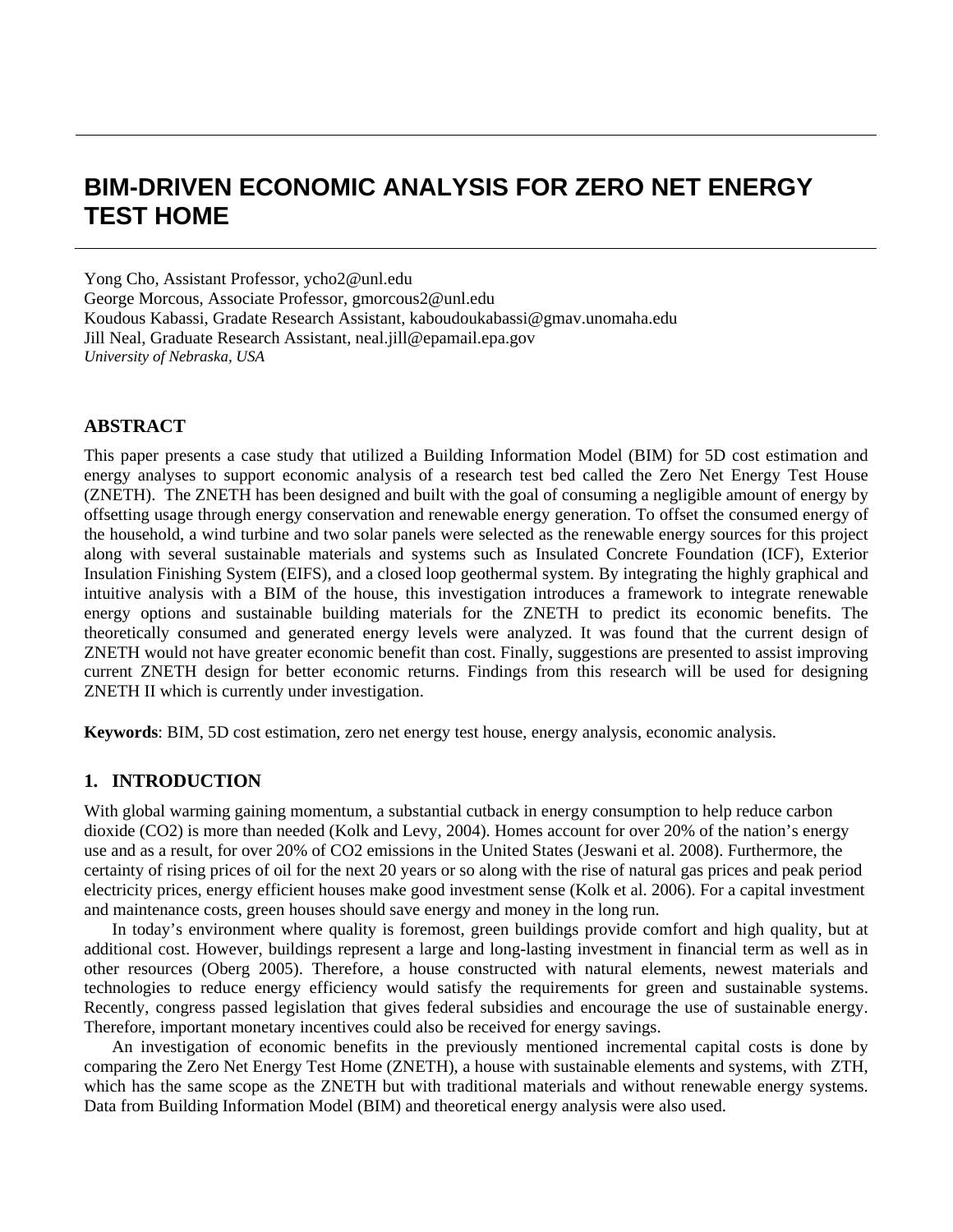## **2. OVERVIEW OF THE ZNETH**

The Zero Net Energy Test Home (ZNETH) is a two-story house that will be a living and learning home for university students when it's completely done in fall 2010. The ZNETH, a 4 bedroom 4 bathrooms house, is being built using sustainable features that include solar panels, a wind turbine, and a geothermal system. A rated leadership in energy and environmental design (LEED) platinum house includes a variety of innovative and environmental friendly features. To achieve the LEED platinum rating, the ZNETH has been constructed using onsite and renewable power solutions. Figure 1 below is a south view of the house, showing two photovoltaic panels on the roof.

 In relation to the fair climatic condition and surrounding environments, two 1 kWh photovoltaic solar panels were installed on the roof to take advantage of direct solar radiation. To convert the sunlight into electricity, the solar panels contain a power system that uses a net-meter along with an array and inverter. The electricity is therefore a direct measure of the amount of sunlight transmitted to the photovoltaic panels.

 Another friendly environmental power source used is for the ZNETH house is wind. The National Renewable Energy Laboratory (NREL) has developed a wind power classification per region, state and city to evaluate wind turbines' efficiency. Omaha, NE falls under class 3. Class 3 is considered "Fair" under



Figure 1: Front view of the ZNETH with two photovoltaic panels on the roof

resource potential (Wind Powering America 2010). To take advantage of this classification, a wind turbine will be installed to help generate energy for the ZNETH. Based on manufacturer's specification, the wind turbine is expected to generate about 2000 kWh per year ("WT 6500 wind turbine"). It will operate in a range of wind speeds from 2 mph to 42 mph in this area (Windtronics 2010).

 The ZNETH also features an appropriate design of the building's envelope by reducing transmission losses with the use of more efficient HVAC technologies. Furthermore, a high efficient geothermal system was installed with its maximum capacity in the house including two 250 ft horizontal loops and six 140 ft vertical wells.

 For the building insulation, insulated concrete forms (ICF) blocks with ½" reinforcement was installed for the basement and the first floor to reduce the energy consumption due to their superior thermal properties that will provide thermal stability, and help reduce heating and cooling loads. Exterior Insulation and Finish System (EIFIS) was used for the outside walls to keep moisture from damaging the house sheathing while providing a great exterior insulation. In additions, soy-based closed cell spray forms were applied to all inside walls on the  $2<sup>nd</sup>$  floor and roof ceiling.

 Other sustainable design characteristics feature the ZNETH. For example, LED lights will help reduce energy consumption for lighting fixtures. They are designed to last about 9,000 more hours than incandescent lamps. Finally, high energy efficient windows were installed to provide a healthy indoor environment and conserve energy inside. The front yard landscaping used sustainable plants that will help reduce or eliminate the need for irrigation water. To see the energy usage performance of the current design of ZNETH, all aforementioned sustainable features were modeled and analyzed from the previous study (Cho et al. 2010).

# **3. OVERVIEW OF THE TRADITIONAL HOUSEFOR COMPARISON**

A virtual traditional house(VTH) like the ZNETH, but without sustainable energy and green design characteristics, was modeled for comparison purpose with the ZNETH. The VTH is a 4-bedroom 4-bathroom house just like the ZNETH. It also has the same square footage as the ZNETH (about 2,800 sq. ft), but has different building materials and energy sources. The VTH has a poured concrete foundation, low maintenance vinyl siding, a drainage system with waterproofing and interior sump pit, vinyl flooring, relatively energy efficient windows, and conventional heating and cooling equipment. Note here that all building materials are just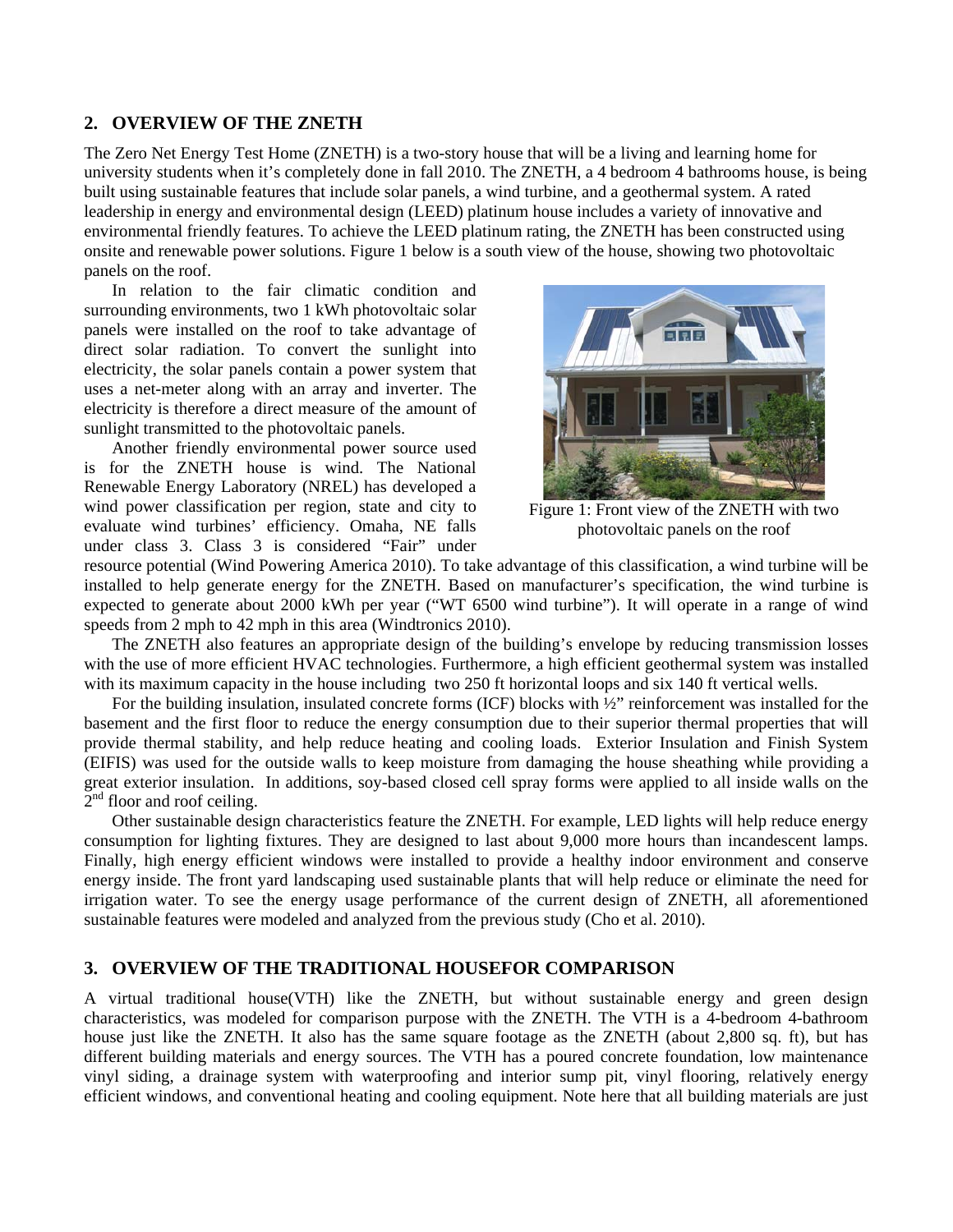the ones that are commonly used and do not therefore qualify for energy rebates and incentives. The sole energy source of the VTH is electricity as well.

# **4. BUILDING INFORMATION MODEL (BIM)**

Building Information Model (BIM) is the process of creating, managing, and ameliorating building data during its lifecycle. BIM is purposed to facilitate communication among those involved in the building's creation; and also evaluate different designs ideally at the early stage of project. Through its powerful multi-dimensional capabilities, BIM helps generate model's information that can be transmitting through shared database to produce very important analyses. This investigation took full advantage of this technology to generate 5D models for automatic quantity take-off for cost estimations, and energy models for energy simulations. Figure 2 shows the current ZNETH and the VTH modeled in 3D BIM.



Figure 2. BIM Models of the ZNETH (left) and the VTH (right)

### **4.1. Cost estimation using BIM**

BIM uses a shared database that communicates coordination, quantities and resources available during the building's lifecycle to generate a cost estimate. Because BIM operates on a digital database, any change or variation of design scope and or resource would be automatically reflected on the estimate. This model enables precise quantities of materials and components that would help optimize projects' design costs. A 5D cost estimation presents objects linked with cost, and energy data based on construction classifications such as Uniformat, Uniformat II, and Master Format. A production and resource based cost would then help improve and ameliorate productivity by keeping the costs low. An efficient and optimized model can then be predicted and developed.

 Using BIM, elements' sizes and materials costs were computed and totaled to generate a detailed cost schedule. The models were exported from a BIM modeling tool to an estimating tool by groups. Each building element was characterized and a resource was then associated with it. Labor, material, and equipment that contributed into making that element were also directly computed. Based on the required or desired productivity, these resources can be modified to have an efficient cost. This investigation applied the resources that were used during construction. Few other costs were given by local contractors. Through this process, the ZNETH house was estimated at total \$213,408. The VTH, without the sustainable elements, was estimated at \$170,000.

 For the energy consumption analysis, the BIM models of the ZNETH and the VTH were converted into a gbXML format for energy analysis software package, ECOTECT™ and Trace 700™. Then, the simulated energy consumption results were used for further economic analyses. Figure 3 illustrates how model-based energy analysis and economic study were conducted in this study.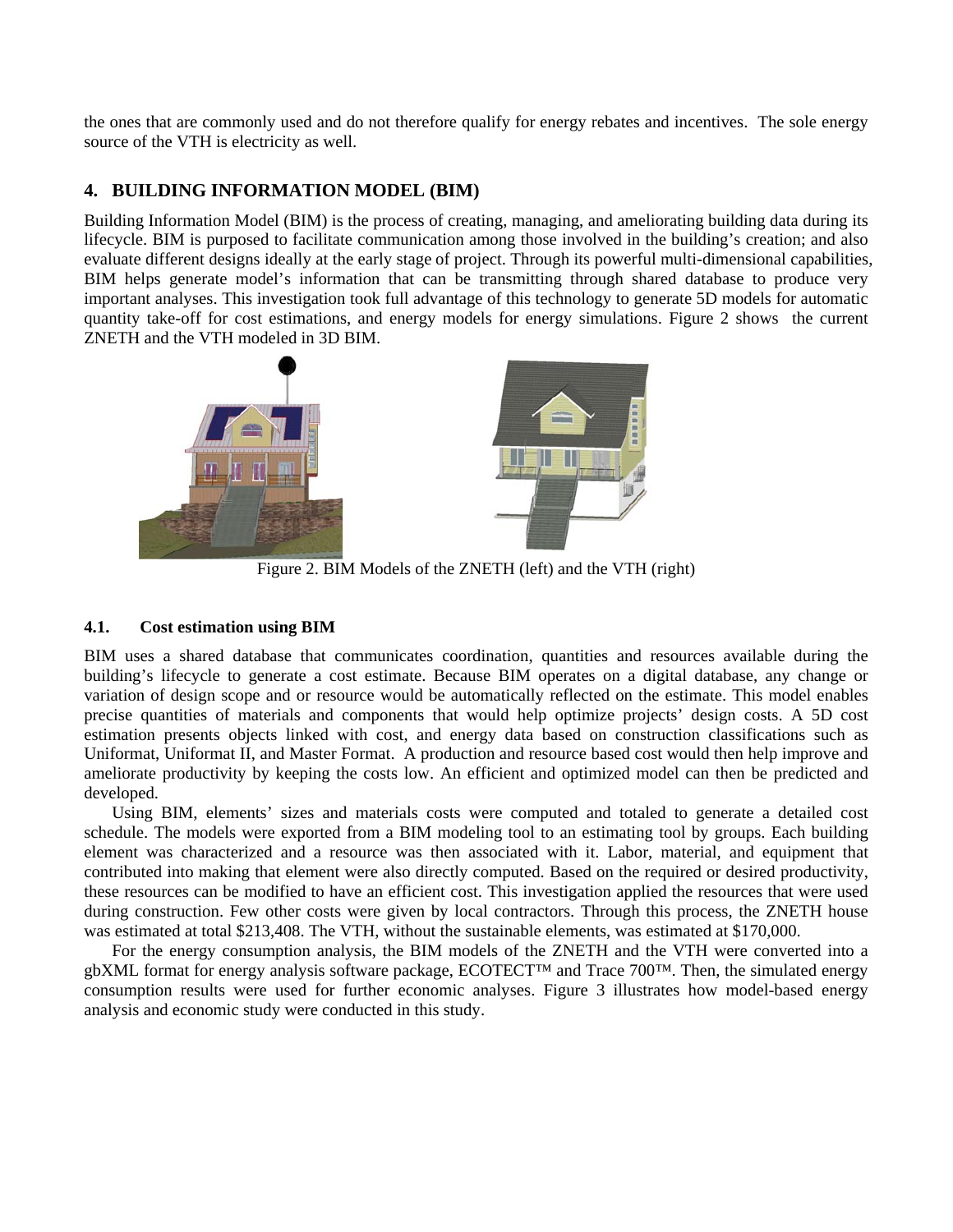

Figure 3. Structure for BIM-driven Economic Analysis

### **4.2 BIM energy model**

BIM is also a tool that builds a facility virtually, predicts and monitors energy performance to reduce energy usage, and examines material sustainability used in the facility over its lifecycle (Smith 2007; Krygiel and Nies 2008). Therefore, to gauge how much energy was produced and consumed by both houses, a series of analyses were performed from the previous study. A combination of solar, thermal, lighting, shading, resource consumption, produced energy analyses showed that the ZNETH house produced \$4,219 kWh per year and consumed 11,478 kWh per year. The net energy consumed would therefore be 7,529 kWh per year. From the same process, it was found that the VTH consumes a total of 15,285 kWh per year. The difference in energy consumption leads to a saving in electricity costs for the ZNETH. More detailed analysis results can be found elsewhere (Cho et al. 2010).

# **5. ECONOMIC ANALYSIS**

### **5.1 Costs associated with the ZNETH**

The state of Nebraska gives incentives to new and existing homeowners for installing sustainable materials and systems to their homes. For the comparison analysis, it was assumed that full incentives would be given back as rebates. A life cycle of 20 years was assumed for the analysis because the wind turbine has the shortest life, 20 years. Each 1kWh solar panel costs \$254. Installation costs are estimated at \$5000 per kWh, and an inverter along with batteries would cost about \$400 for the system. The inverter is designed and warranted for 10 years, so it was assumed that an inverter would have to be replaced in 10 years. Maintenance of solar panels essentially means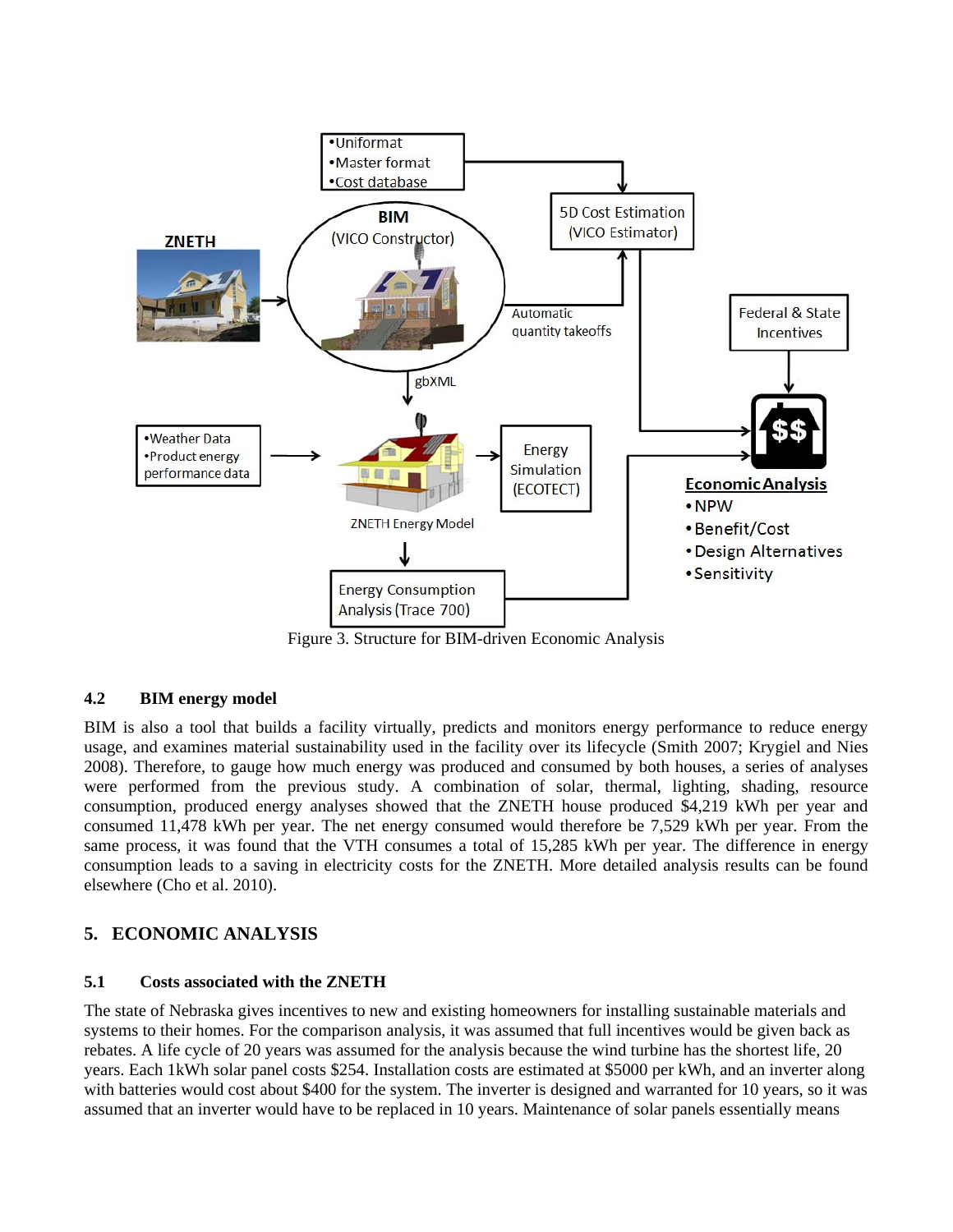that someone would have to go up on the roof to wipe up dust and clean panels. Therefore, maintenance is considered to be \$0. For the wind turbine, the model which will be installed at the ZNETH costs \$4,500 and about \$1,000 to install. Yearly maintenance should be estimated at 1% of sum of unit cost and installation cost. \$55 was computed to be annual maintenance cost for the wind turbine. The geothermal system costs about \$17,000 with installation. The ICF block walls are estimated to be \$10,000 and the difference to use the windows versus regular windows is estimated to be \$7,000. Table 1 below shows the cost of those sources and materials. For the cost analysis, some costs have been estimated based on quotes received by local contractors.

| $10010 + 10011111101$<br><u>cope of papaminote elements of the media</u> |              |              |                   |                   |          |
|--------------------------------------------------------------------------|--------------|--------------|-------------------|-------------------|----------|
| Cost                                                                     | Solar Panels | Wind Turbine | Geothermal System | <b>ICF Blocks</b> | Windows  |
| Unit Cost                                                                | \$508        | \$4,500      | \$17,000          | $**\$10,000$      | \$7,000  |
| <b>Installation Costs</b>                                                | \$10,000     | \$1,000      | Included          | Included          | Included |
| <b>Yearly Maintenance Cost</b>                                           | \$0          | \$55         | \$0               | \$0               | \$0      |
| <b>Other Costs</b>                                                       | *\$400       | \$55         | \$0               | \$0               | \$0      |

|  | Table 1: Summary cost of sustainable elements of the ZNETH |  |
|--|------------------------------------------------------------|--|
|--|------------------------------------------------------------|--|

\* Price includes battery and inverter.

\*\*The price is how much more one would have to pay for ICF blocks as opposed to traditional building insulation.

 As mentioned previously, the government offers rebate programs for sustainable owners. Using a building information model (BIM) integrated estimating technique (5D), the whole ZNETH house was estimated in details at \$213,408. The initial cost of the sustainable elements of the ZNETH is calculated to be \$43,408. Therefore, the VTH, without the sustainable elements, would cost \$170,000. Typically, owners make monthly payments to pay off mortgages and or loans. Table 2 shows the monthly payment difference between the VTH and the ZNETH.

 For this comparison, a 30 year mortgage with a 4.875% fixed interest rate was considered. A deposit of 0.5% would also be required to obtain the mortgage. The table below compares costs associated with mortgage payments for both houses.

| Items                                                           | <b>VTH</b> | <b>ZNETH</b> |
|-----------------------------------------------------------------|------------|--------------|
| Cost of House                                                   | \$170,000  | \$218,224.20 |
| Deposit (0.5 % of cost)                                         | \$850      | \$1,091.12   |
| Interest rate                                                   | 4.875%     | 4.875%       |
| Yearly Property taxes (1.5 % of cost)                           | \$2,550    | \$3,273.36   |
| Yearly Homeowner insurance (Premium Quote Estimate)             | \$481      | \$481        |
| Principal and Interest, PMT(169150, 4.875%, 30)                 | \$895.16   | \$1,149.09   |
| Taxes and Insurances (Property Tax $+$ Homeowner Insurance)/12) | \$227.58   | \$312.86     |
| Private Mortgage Insurance (Estimate)                           | \$80       | \$80         |
|                                                                 |            |              |
| Total monthly payment                                           | \$1,202.74 | \$1,541.95   |

### **5.2 Benefits of the ZNETH**

For most sustainable elements installed in a house, the government would offer up a rebate of the purchase and installation costs. The ZNETH is qualified for 30% rebates of the unit cost and installation costs for the solar system, the wind turbine, and the geothermal system. The database of state incentives for renewable and efficiency publishes the rebates and subsidies for each state (DSIRE 2010). The maximum tax credit received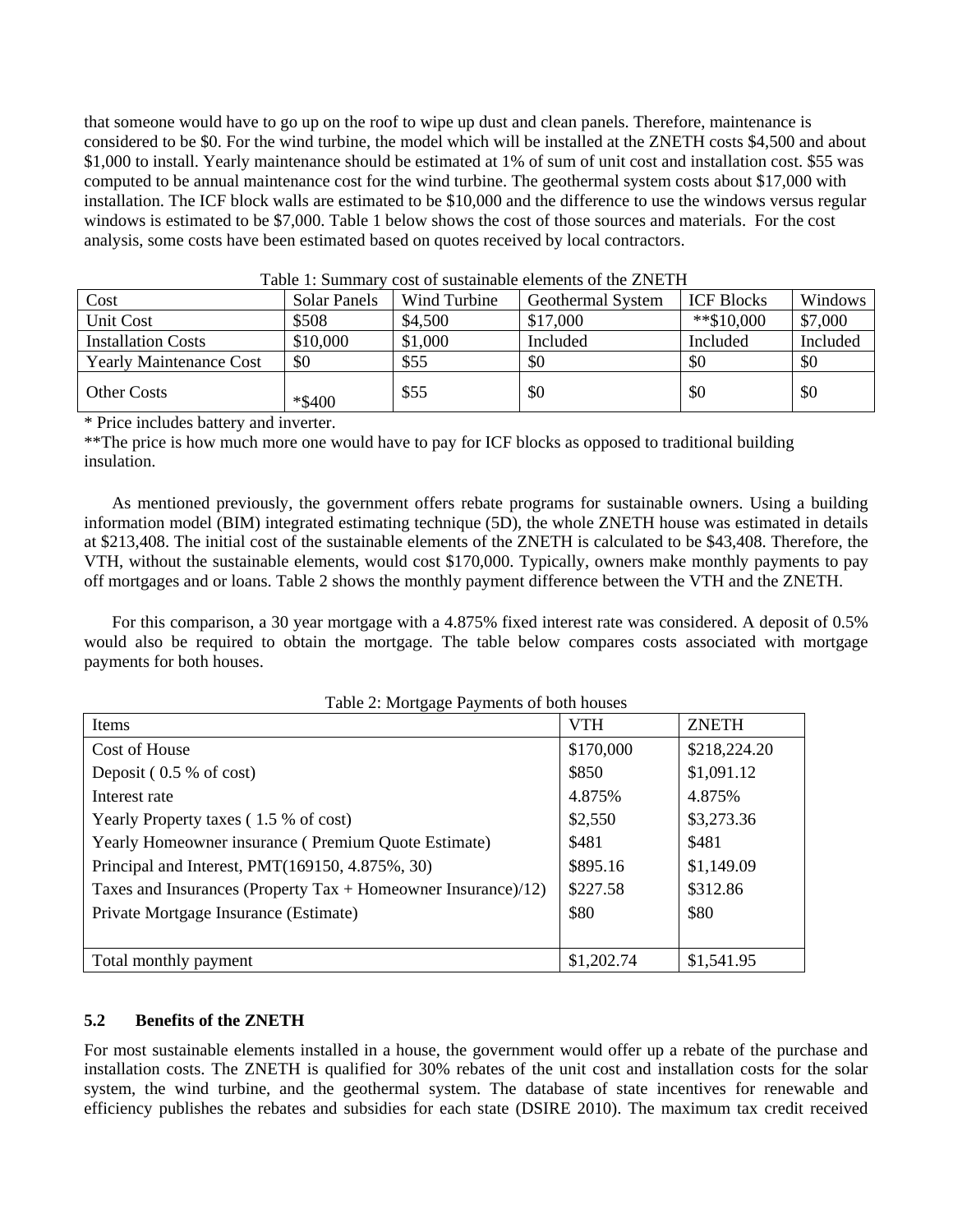back from the ICF system, doors and windows was \$1,500. The rule is that the tax credit is 30% of the total cost, or up to a maximum of \$1,500. However, geothermal heat pumps, solar water heaters, solar panels, fuel cells, and wind generators are qualified for 30% rebate without \$1500 limit. Table 3 shows the total benefit of \$11,524 obtained as a tax rebate for the ZNETH.

Table 3: Table showing rebates

| Items                           | Total Cost after<br>Rebate | Tax Rebate Amount |  |
|---------------------------------|----------------------------|-------------------|--|
| Two Solar Panels                | \$10,908                   | \$3,274.40        |  |
| One Wind Turbine                | \$5,500                    | \$1,650           |  |
| Geothermal System               | \$17,000                   | \$5,100           |  |
| ICF Walls, doors, and<br>Window | \$10,000                   | \$1,500           |  |
| Total                           | \$43,408                   | \$11,524          |  |
|                                 |                            |                   |  |

 From the previous study, the total cumulative produced energy of the ZNETH was calculated at 4,219 kWh per year and the total consumed energy was 11,748 kWh per year. The net energy consumed would therefore be 7,529 kWh per year. Also, it was found that the VTH would consume a total of 15,285 kWh per year. Based on OPPD's residential rates (OPPD 2010), the average cost charged for basic houses is about \$0.068 per kWh, whereas the ZNETH qualifies for a conservation rate which averages to about \$0.065 per kWh. These rates would help find annual and monthly electricity rates.

- VTH electricity cost =15,285 kWh/ year x  $$0.068/kWh = $1039.68/year = $86.61/month$
- $\bullet$  ZNETH electricity cost = 7.529kWh/ year x \$0.065/kWh = \$489.38/year = \$40.78/month
- Savings on electricity =  $$1039.68/\text{year} $489.38/\text{year} = $550.3/\text{year} = $45.84/\text{month}$

### **5.3 LLC Analysis**

To evaluate the cost effectiveness of the ZNETH, the life cycle cost (LCC) methodology was used. Here, all future costs were discounted to present value using the investor's minimum acceptable rate of return (MARR). The Department of Energy (DOE) has recommended a rate of 2.7% in the Annual Supplement to handbook 135, Energy prices indices and Discount Factors for life cycle cost analysis. Furthermore, for energy analyses where the study period is more than 10 years, 2.7 % is recommended to be used for minimum attractive rate. Data used for the analysis are as follows:

- Initial Investment on the ZNETH is \$201,884 (with 30% federal rebates)
- Initial Investment on the VTH is \$170,000
- Expected service life: 20 years ( The selected wind turbine has the shortest design life of 20 years)
- Minimum attractive rate of return (MARR): 2.7%
- Yearly maintenance costs for the ZNETH are the ones used in Table 1.
- Assumed that the VTH would not have any maintenance costs.
- Annual electricity costs for the ZNETH and the VTH would be respectively \$489.385 and \$1039.68.

# **5.3.1 VTH**

- Initial Investment =  $$170,000$  and annual cost of initial investment =  $$170,000 / (A/P, 2.7\%, 20)$  = \$11,113
- Energy Consumption Costs  $= $1,039$ / year.
- Present value of Consumption Costs =  $$1,039$  x (P/A, 2.7%, 20) =  $$15,902$ .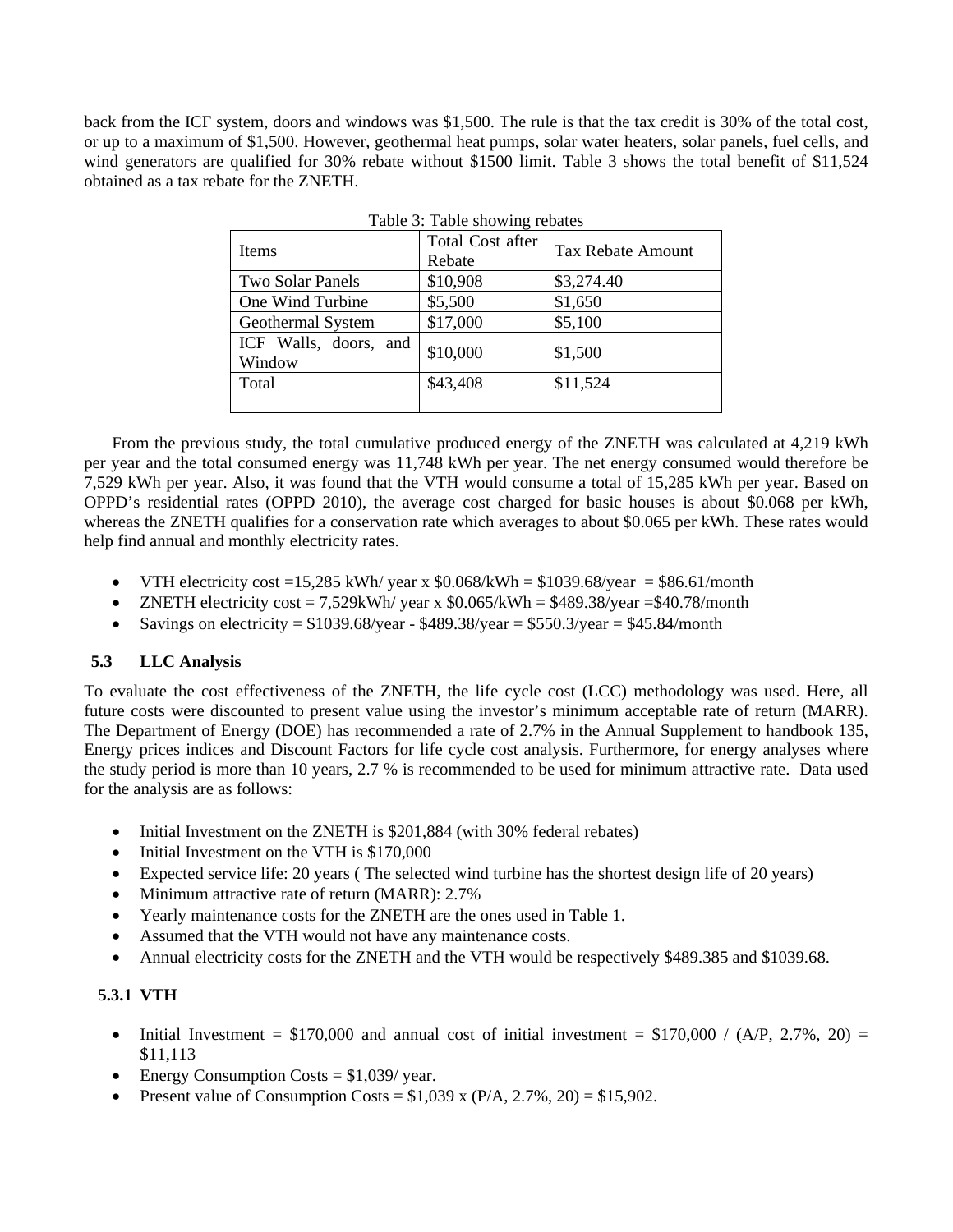• Net Present Worth (NPW) of costs =  $$170,000 + $15,902 = $185,902$ 

## **5.3.2 ZNETH**

- Initial Investment =  $$201,884$ . Annual cost of initial investment =  $$201,884 / (A/P, 2.7\%, 20) = $13,198$
- $\bullet$  Energy Cost = \$489/year.
- Present Value of Energy cost =  $$489 \times (P/A, 2.7\%, 20) = $7,487$
- Maintenance  $Cost = $55$ .
- Present Value of maintenance cost =  $$55 x (P/A, 2.7\%, 20) = $841$
- Present Value of inverter/battery cost=  $$400 (P/F, 2.7%, 10) = $306.4$
- Net Present Worth (NPW) of costs  $=$  \$210,518.4

In this analysis, inflation was not considered. Table 4 below shows the detailed estimated results.

|                          | Present Value | Annual Value     |
|--------------------------|---------------|------------------|
| Initial Investment       | \$201,884     | \$13,198         |
| <b>Energy Costs</b>      | \$7,487       | \$489            |
| <b>Maintenance Costs</b> | \$841         | \$55             |
| Batter/Inverter          | \$306.4       | \$400 at Year 10 |

Table 4: Present and Annual costs of the ZNETH

#### **5.3.3 Comparison**

Table 5 below compares costs associated with both buildings.

| <b>Present Value Costs</b>           | VTH       | <b>ZNETH</b> | <b>Net Savings</b> |
|--------------------------------------|-----------|--------------|--------------------|
| Initial Investments                  | \$170,000 | \$201,884    | $-$ \$31,884       |
| <b>Energy Costs</b>                  | \$15,902  | \$7,487      | \$8,415            |
| Maintenance/Inverter Costs           | \$0       | \$1,147.4    | $-$1,147.4$        |
| Total Present Value life cycle costs | \$185,902 | \$210,518.4  | $-$ \$24,616.40    |

Table 5: LLC costs associated with the ZNETH and VTH

 The net savings is negative so the ZNETH is not cost effective over 20 years. Other design alternatives need to be considered to find a combination between solar panels and wind turbines that would yield return over the 20 year study period.

### **5.4 Cost-Benefit Analysis**

To find the combination to balance benefit to cost, a relationship between solar panels and wind turbines was further analyzed. Let the number of 1kW solar panel be x and the number of wind turbine be y. Table 6 below shows the costs associated with solar panels, wind turbines. Other costs designate the total cost of windows, geothermal system and ICF blocks. All the initial costs already include the government rebates. It costs 1% of the cost of the wind turbine each month for maintenance.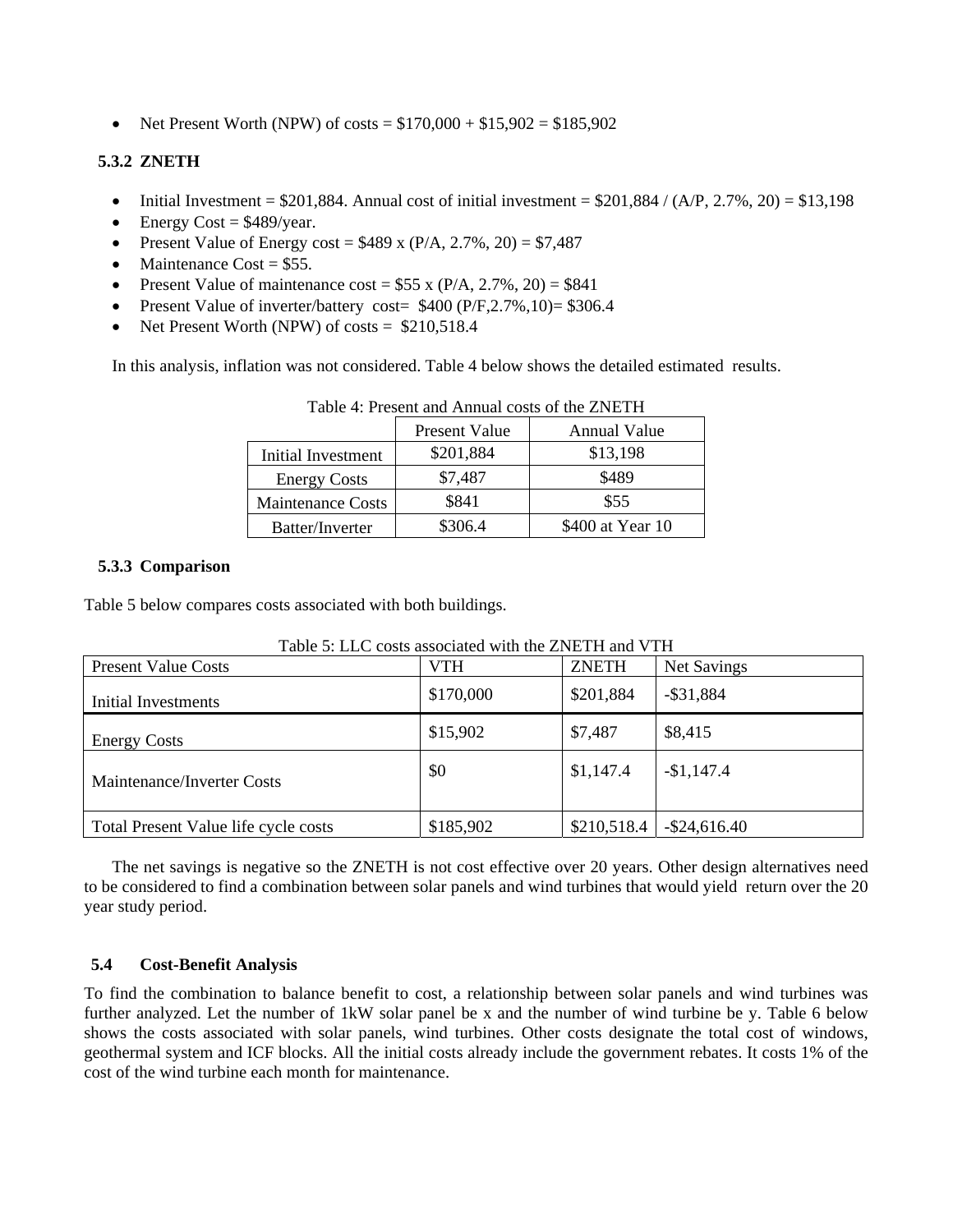• Annual cost to maintain y wind turbine  $= 1\% (5500y) \times 12 = 660y$ 

|                     | Initial             | Annual              | Cost at Year |
|---------------------|---------------------|---------------------|--------------|
| Items               | $Costs(\text{$\$})$ | $Costs(\text{$\$})$ | $10($ \$)    |
| <b>Solar Panels</b> | 3677.80x            |                     | 400          |
| Wind<br>Turbines    | 3850y               | 660y                |              |
| Other costs         | 34000               |                     |              |

Table 6: Costs of sustainable items of ZNETH house

With the same variables, the net benefits of the ZNETH house can be computed.

Energy produced at the ZNETH house can be calculated knowing how much kWh per year can be produced for a 1kW solar panel  $(x)$  and a wind turbine $(y)$ .

Energy produced  $(kWh) = 2000y +1109.5x$ 

Recall that the simulated energy consumption was 11,748 kWh and the cost of energy consumed was \$763.62 per year. The price of the energy consumed at the VTH was calculated to be \$1039.38 per year. Therefore,

- Cost of net energy at the ZNETH(\$) =  $-763.62 + 0.065(2000y +1109.5x)$
- Net Benefit of ZNETH  $(\$) = \text{Cost}$  of Energy of VTH Cost of Energy of ZNETH  $= 1039.38 - (-763.62 + 0.065(2000y +1109.5x)) = 1803 - 130y - 72.1175x$
- NPW of renewable energy cost(\$) = 3677.8 x + 400 (  $P/F$ , 2.7%, 10) + 3850y + 660y( $P/A$ , 2.7%, 20) +  $34,000 = 3677.8 \text{ x} + 13948 \text{ y} + 34306.4$
- NPW of renewable energy benefit(\$) =  $(1803 130y 72.1175x)$  (P/A, 2.7%, 20)  $= 27585.9 - 1989y - 1103.4 x$

 From these equations, it can be concluded that the NPW of renewable energy cost is minimum when both x and y equal zero. Along the same lines, NPW of renewable energy benefit is at the highest when both x and y are zero. Therefore, the ZNETH without solar panels and wind turbines would give a better benefit or lower cost. The current ZNETH design which has two solar panels and one wind turbine would cost \$65,880 and benefit by \$22,504 for the 20 year life cycle. In summary, based on the investment on other sustainable elements and the benefits that both solar panels and wind turbines give, the return on investment cannot be made during the 20 year study period under the given design and economic conditions.

# **6. CONCLUSION**

In this paper, an economic feasibility study for the Net Zero Energy Test Home (ZNETH) which is under construction at the University of Nebraska was introduced as an on-going research project. As a major research methodology, 3D and 5D BIM concepts were used to create energy models and cost models which were used for economic analyses. Instead of re-creating and collecting data to build an energy model and to estimate a cost from a scratch, the research team strongly agree that the proposed seamless stream line of modeling process using BIM significantly saved modeling time and provided more accurate results due to the automated data transfer from BIM to another application.

 Although there will be obviously more benefit than cost since this house has been built with many industry support and donations along with students and faculty participation in design and construction, this study conducted economic feasibility study from a general home owner's perspective. The results show that the high